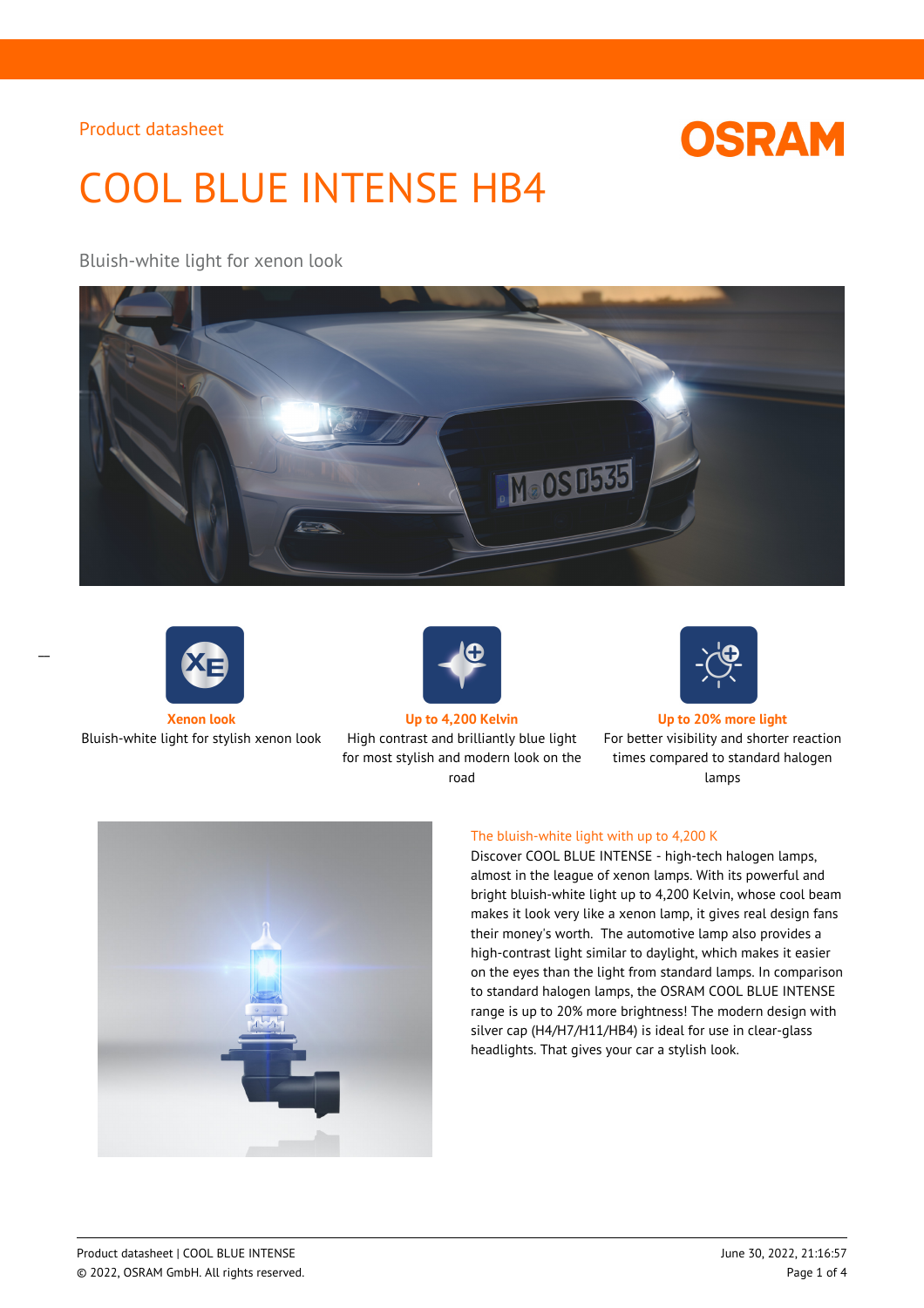#### Technical data

#### **Product information**

| Order reference                             | 9006CBI                |  |
|---------------------------------------------|------------------------|--|
| Application (Category and Product specific) | Halogen headlight lamp |  |

## **Electrical data**

| Power input         | 62 W $^{1)}$ |
|---------------------|--------------|
| Nominal voltage     | 12.0 V       |
| Nominal wattage     | 51.00 W      |
| <b>Test voltage</b> | 13.2 V       |

1) Maximum

#### **Photometrical data**

| <b>Luminous flux</b>    | 1000 lm |
|-------------------------|---------|
| Luminous flux tolerance | ±15%    |
| Color temperature       | 4200 K  |

# **Dimensions & weight**



| <b>Diameter</b>       | $12.0$ mm |
|-----------------------|-----------|
| <b>Product weight</b> | 21.00 g   |
| Length                | $80.3$ mm |

#### **Lifespan**

| Lifespan B3 | 260h |
|-------------|------|
| Lifespan Tc | 520h |

# **Additional product data**

| Base (standard designation) | P22d |
|-----------------------------|------|
|                             |      |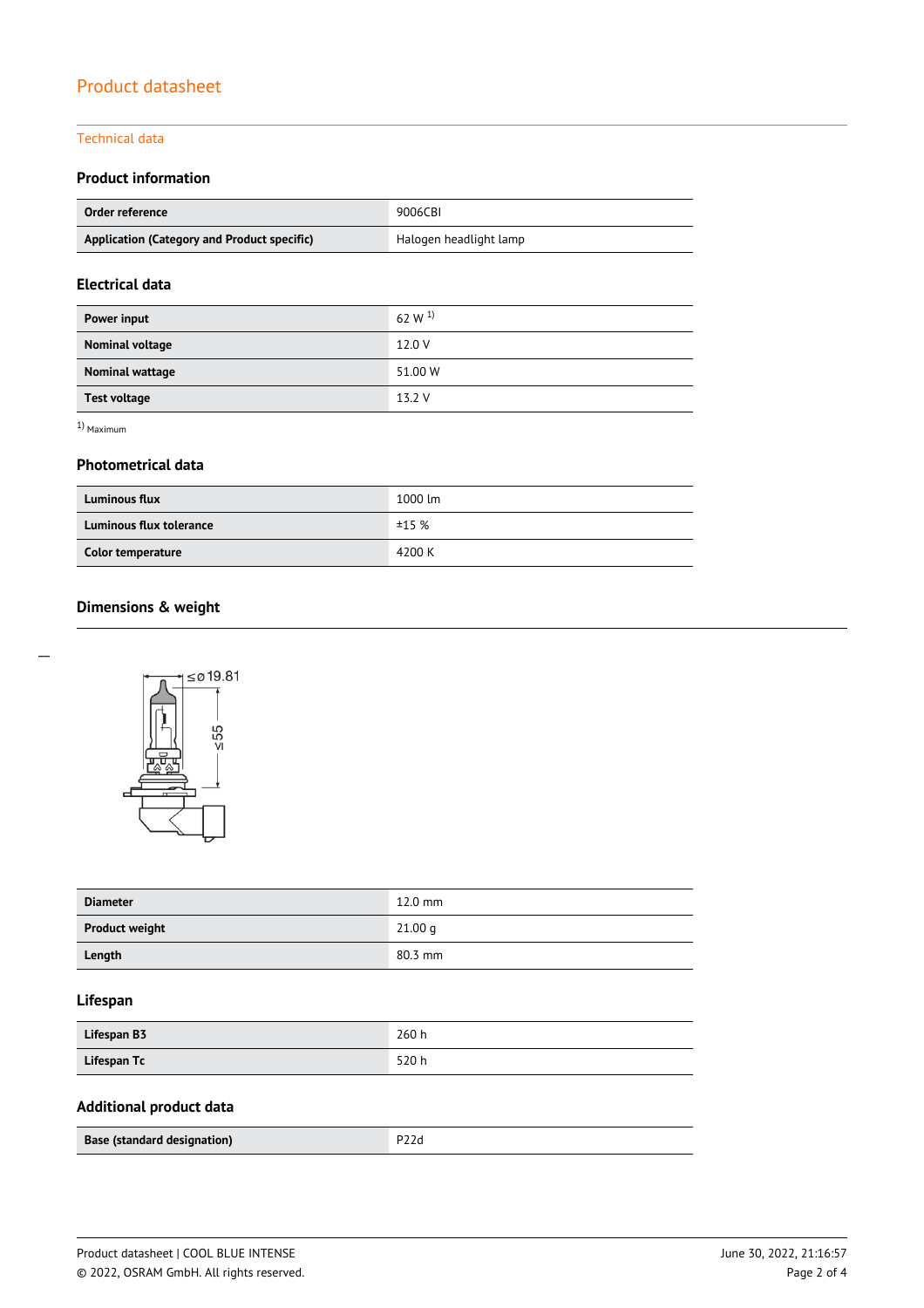#### **Capabilities**

| <b>Technology</b>                       | HAL     |  |
|-----------------------------------------|---------|--|
| Certificates & standards                |         |  |
| <b>ECE category</b>                     | HB4     |  |
| <b>Country specific categorizations</b> |         |  |
| Order reference                         | 9006CBI |  |

### **Environmental information**

#### **Information according Art. 33 of EU Regulation (EC) 1907/2006 (REACh)**

| Date of Declaration               | 19-01-2022                                                                                          |
|-----------------------------------|-----------------------------------------------------------------------------------------------------|
| <b>Primary Article Identifier</b> | 4008321660107   4008321660305   4008321660442<br>  4052899413580   4052899413740  <br>4052899413665 |
| Candidate List Substance 1        | No declarable substances contained                                                                  |
| Declaration No. in SCIP database  | In work                                                                                             |

#### Logistical Data

 $\overline{a}$ 

| <b>Product code</b> | <b>Product description</b>      | Packaging unit<br>(Pieces/Unit) | <b>Dimensions (length</b><br>x width x height)     | <b>Volume</b>          | <b>Gross weight</b> |
|---------------------|---------------------------------|---------------------------------|----------------------------------------------------|------------------------|---------------------|
| 4008321660305       | COOL BLUE INTENSE<br>HB4        | Hard Cover Box                  | 114 mm $\times$ 48 mm $\times$<br>$106 \text{ mm}$ | $0.58$ dm <sup>3</sup> | 134.00 g            |
| 4062172058780       | <b>COOL BLUE INTENSE</b><br>HB4 | Shipping carton box<br>10       | 268 mm x 126 mm x<br>$125$ mm                      | 4.22 dm <sup>3</sup>   | 755.00 g            |

The mentioned product code describes the smallest quantity unit which can be ordered. One shipping unit can contain one or more single products. When placing an order, for the quantity please enter single or multiples of a shipping unit.

#### Download Data

| <b>File</b>                                       |
|---------------------------------------------------|
| 360 Degree Image<br>ZMP 4062590                   |
| 360 Degree Image<br>COOL BLUE INTENSE HB4 9006CBI |

#### **Application advice**